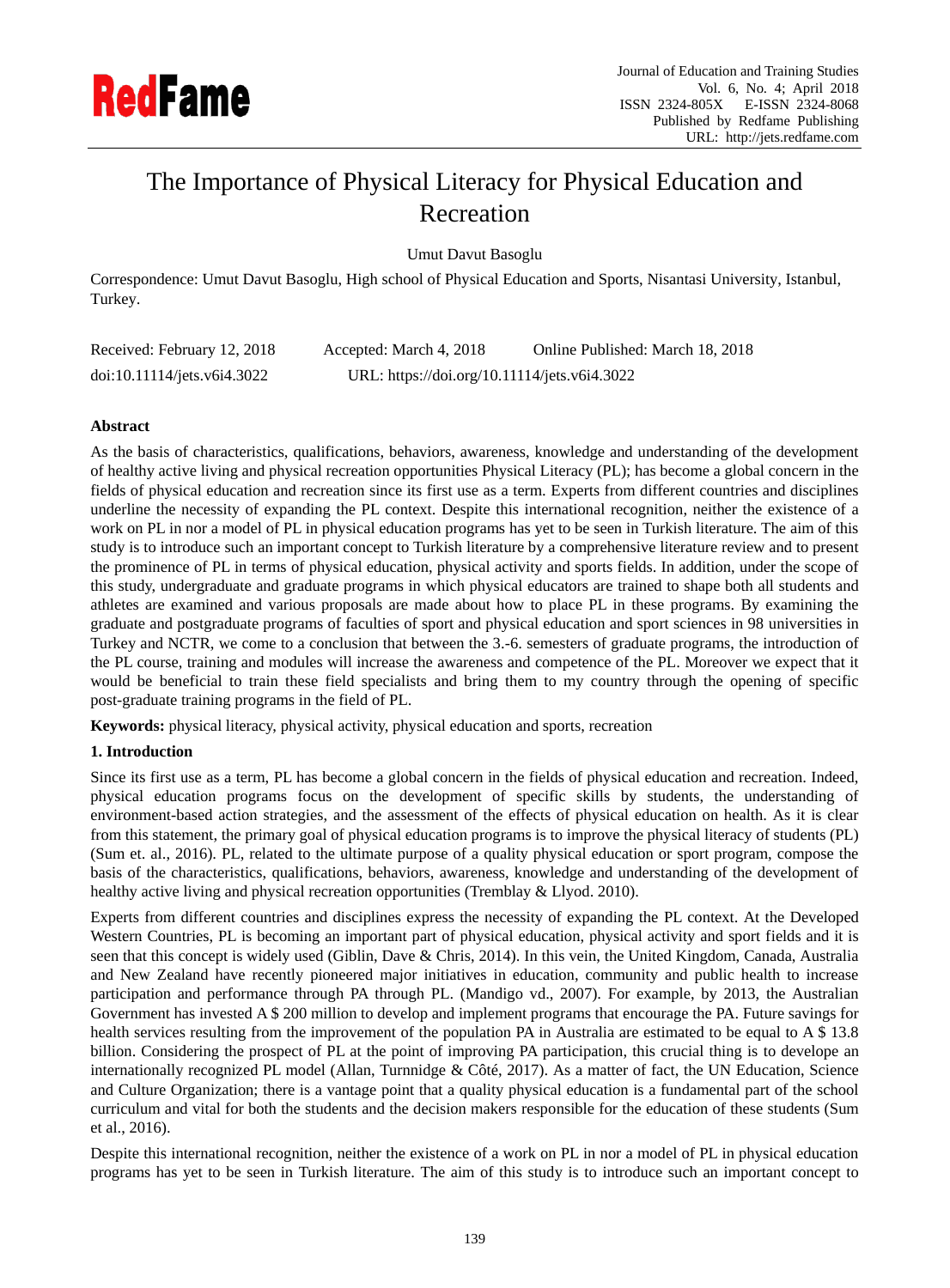Turkish literature by a comprehensive literature review and to present the prominence of PL in terms of physical education, physical activity and sports fields. In addition, under the scope of this study, undergraduate and graduate programs in which physical educators are trained to shape both all students and athletes are examined, and recommendations are made on placing PL in these programs.

## *1.1 Physical Literacy, Physical Education and Recreation*

Morrison (Mandigo, Francis, Lodewyk, 2007), who puts forward one of the first definitions regarding PL, claims as: "To be physically literate, one should be creative, imaginative, and clear in expressive movement, competent and efficient in utilitarian movement and inventive, versatile, and skillful in objective movement". Following Morrison many similar definitions of physical literacy have been done. For instance Whitehead (2001) defines PL as "disposition acquired by individuals encompassing the motivation, self-confidence, physical competence, knowledge, and understanding that establishes purposeful physical pursuits as an integral element of their lifestyle." In other words an individual who is physically literate can embody the physical nature of movement and can use take the benefit of his/her experiences and knowledge to interact with the environment (Haydn-Davies, 2005).

PL, educates individuals to manage their movements in changing and challenging environmental conditions; about how to maintain their courage, balance, coordination and speed (Mandigo & Holt, 2004). PL; forms the basis for characteristics, qualifications, behaviors, awareness, knowledge and understanding of the development of healthy active living and physical recreation opportunities (Gabbani, 2001). According to Lloyd et al., (2012) PL have four inter-related core domains: (a) physical fitness (cardio-respiratory, muscular strength and flexibility), (b) motor behavior (fundamental motor skill proficiency), (c) physical activity behaviors (directly measured daily activity), and (d) psycho-social/cognitive factors (attitudes, knowledge, and feelings). In this vein Corbin (2016) states that physical literacy provides a foundation for elite sport, public health, recreation and physical education rather than merely being a term used to improve public perceptions.

Penney and Chandler (2000), point out that physical education is not just limited to teaching only certain physical activities (PA); it also includes the acquisition of certain skills and competencies through PAs. Particularly in the modern world where physical movements are increasingly restricted and obesity spreads even among children (Drummy et al., 2014); the movement capacities that address deep and meaningful ways of learning physical skills are ignored. In Western Countries approximately 20% of four to five year old children are reported to be overweight or even obese. According to the Health Survey conducted on Northern Ireland in 2011, around a quarter of 2-15 year old children were evaluated as either overweight or obese either. Childhood obesity may lead to in many health problems and enhances the risk of obesity in older ages (Reilly et al, 2003). So PL is perhaps the type of education that should be provided at pre-primary level in physical education (Giblin, Dave & Chris, 2014).

Physical literacy is the basis of skills or tools -social/cognitive, behavioral, and fitness related - that students need to acquire or extend with the aim of taking a part in physical activity and sport for lifetime enjoyment and success (Lloyd et al., 2012; Lloyd & Tremblay, 2010). Within PL education, students gain four basic areas of mobility, in terms of agility, balance, coordination and speed. Moreover PL is concerned with determining the needs of the students, their activities and sports branches, and their predisposition by recognizing the rich recreational activities and sports branches of the students. Skills such as running, jumping, swimming, slipping and cycling are gained to students within the scope of PL. Objects are also required for sports skills such as tennis, table tennis and jockey based on throwing and holding (Hinkley et al, 2008). At this point, the PL emerges as the main content of physical education courses and programs, although it is not mentioned namely in current programs. Students with PL will have high levels of self-confidence as they are aware of their physical abilities as well as their basic mobility skills. Therefore, it is an imperative for physical education courses and programs to focus on PL concept.

#### *1.2 PL at Physical Education and Sport Programs Curriculum*

Although it is a necessity for physical education courses and programs to focus on the concept of PL, it is not yet possible to find a model of PL in university programs that educate physical education and sports teachers, coaches, recreation specialists and sports managers in Turkey. This section examines the graduate and postgraduate programs in which physical educators are trained to shape both all students and athletes. Moreover in this section we also discuss how to incorporate PL into these programs.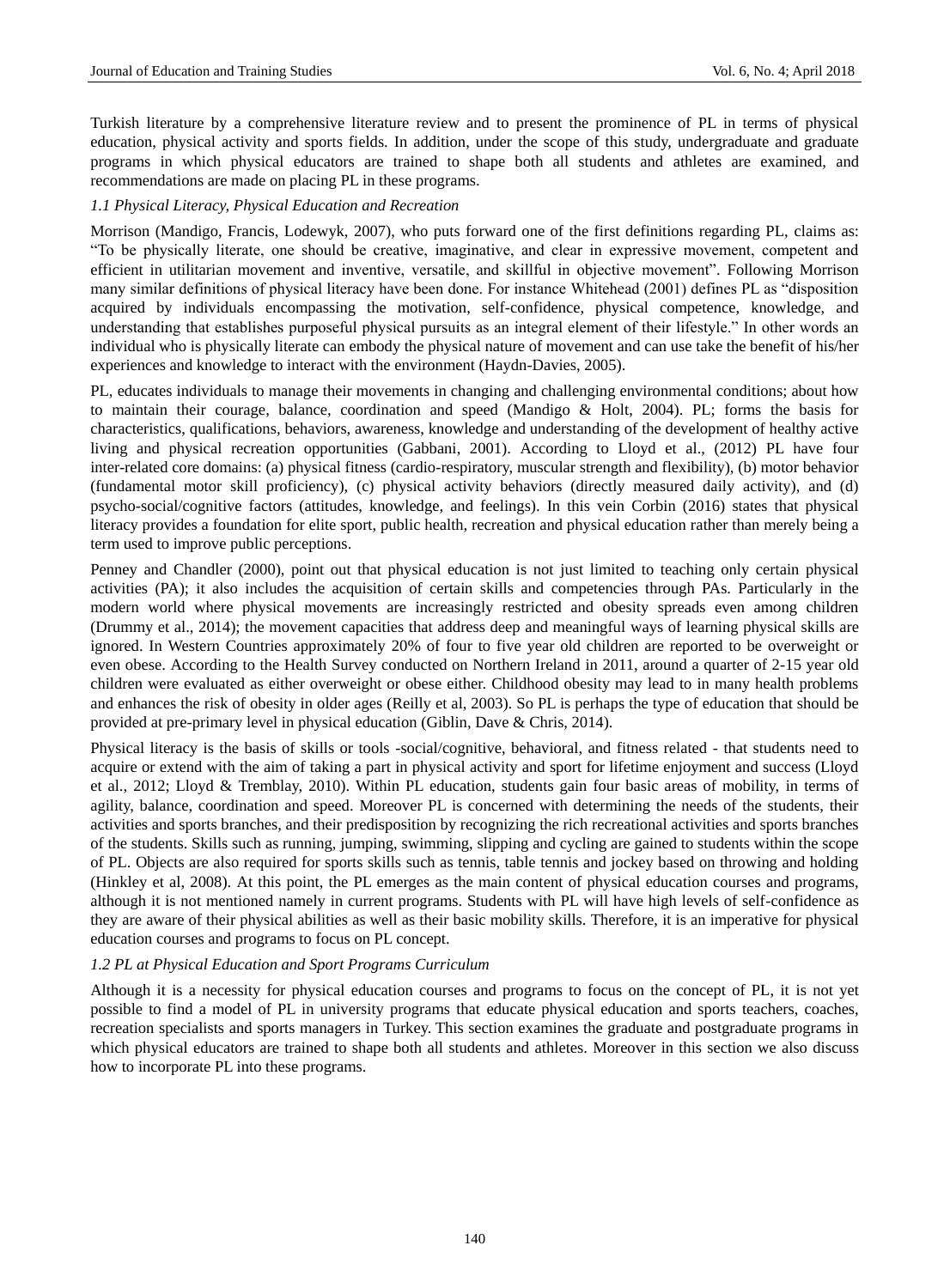| <b>Semester</b> | <b>Course</b>                                                                  | In How Many<br><b>Universities?</b> | <b>Semester</b>          | Course                                            | <b>In How Many</b><br><b>Universities?</b> |
|-----------------|--------------------------------------------------------------------------------|-------------------------------------|--------------------------|---------------------------------------------------|--------------------------------------------|
| 1.Semester      | Introduction to Sports<br><b>Sciences</b>                                      | 97                                  |                          | <b>Sports Pedagogy</b>                            | 65                                         |
|                 | Anatomy                                                                        | 93                                  | 5.<br><b>Semester</b>    | Physical relevance in<br><b>Training Sciences</b> | 45                                         |
|                 | <b>General Gymnastics</b>                                                      | 82                                  |                          | Social Responsibility<br>Projects and Practices   | 52                                         |
| 2. Semester     | Kinesiology                                                                    | 87                                  |                          | <b>Effective Communication</b><br><b>Skills</b>   | 41                                         |
|                 | <b>Exercise and Sports</b><br>Physiology                                       | 78                                  | 6.<br><b>Semester</b>    | <b>Recreation Practices</b>                       | 58                                         |
|                 | Athletics                                                                      | 71                                  |                          | Special Education<br>Methodologies                | 46                                         |
| 3. Semester     | Sports Biomechanics                                                            | 77                                  |                          | Management and<br>Organization in Sports          | 55                                         |
|                 | Psychomotor<br>82<br>Development                                               | 7.<br><b>Semester</b>               | <b>Sports Psychology</b> | 64                                                |                                            |
|                 | Swimming                                                                       | 65                                  |                          | <b>Sports Animation</b>                           | 32                                         |
| 4. Semester     | Sports Movement and<br>52<br>Skill Learning<br><b>General Gymnastics</b><br>65 |                                     | 8.<br><b>Semester</b>    | Sports in Disabilities                            | 40                                         |
|                 |                                                                                |                                     |                          | <b>Educational Games</b>                          | 36                                         |
|                 | <b>Sports Pedagogy</b>                                                         | 52                                  |                          | Rhythm Education and<br>Dance                     | 59                                         |

|  |  |  | Table 1. Evaluation of Existing Curriculums in Physical Education and Sports Programs |  |  |  |  |
|--|--|--|---------------------------------------------------------------------------------------|--|--|--|--|
|--|--|--|---------------------------------------------------------------------------------------|--|--|--|--|

As seen in Table 1, we have examined the curriculums of Physical Education and Sports Schools or Sports Sciences Faculties in Turkey. We find that the most common lessons are as follows; General Gymnastics, Athletics, Swimming, Sports Movement and Skill Learning, Sports Pedagogy, Recreation Practices, Kinesiology, Educational Games, Rhythm Education and Dance, Sports Psychology. We come to a conclusion that the courses that even though those courses can not fully meet the PL as the content, they are quite related to the FOY. In this context, we believe that integrating PL between 3-6 semesters of the curriculums of Physical Education and Sport Schools or Sports Sciences Faculties can be very useful.

#### **2. Conclusion**

Recent studies suggest that physical education curriculum should involve a physical literacy approach as well as fundamental movement skills. Thus Physical literacy is a considerably important goal of physical education. Developing an understanding towards physical literacy would shed light on the special nature of physical education. This is neither not relevant specifically to teaching children and young people to play sports; nor is it simply about finding those with the competency to become elite athletes. Physical education is about supporting every child, student, young person, and citizen to become a lifetime participant in PA. Particularly with the widespread use of technology, the need for human power is diminishing day by day. This immobile or less mobile life has influences on social life and health of the human beings. Especially children in school age; is grown with technological devices at home and at the hands of the computer, with almost no physical movement. For this reason, the likelihood of obesity in children is increasing. Knowing and teaching physical literacy in primary education, even in kindergarten, is becoming a necessity.

Athletic training, as well as discovering athletical skills begins at an early age. How small are the athletes around the world in the Olympics? Why can not Turkey acheive success? In order to find answers to those questions, we may need to keep an eye on Turkish education system. For example, look at the curriculum of primary teachers in universities; According to, the first ten universities, according to the URAP (University Ranking by Academic Performance) university rankings in 2017 –such as Istanbul University, Hacettepe University, Ankara University, Gazi University- do not include "physical literacy" in their training modules (URAP, 2017). There are only "Physical Education and Sports Culture" and "Physical Education and Game Teaching" courses in the classroom teacher curriculum at Istanbul University, Hacettepe University, Ankara University and Gazi University. In order to overcome this deficiency, we think that it is important to add the curriculum of "Physical Literacy" course in primary education programs and even kindergarten education programs. In addition, the number of academics, coaches, who will be able to teach the Physical Literacy course to be placed in the course curriculum is far from being enough. We expect that that teaching PL at the university period will provide important contributions to the concepts of sports and egsersize in the future periods.

As a result of examining the graduate and postgraduate programs of faculties of sport and physical education and sport sciences in 98 universities in Turkey and NCTR, we could not find a course, a module o practice titled as PL. However even the existing courses can not fully meet the PL as the content, they are quite related to PL. We expect that the